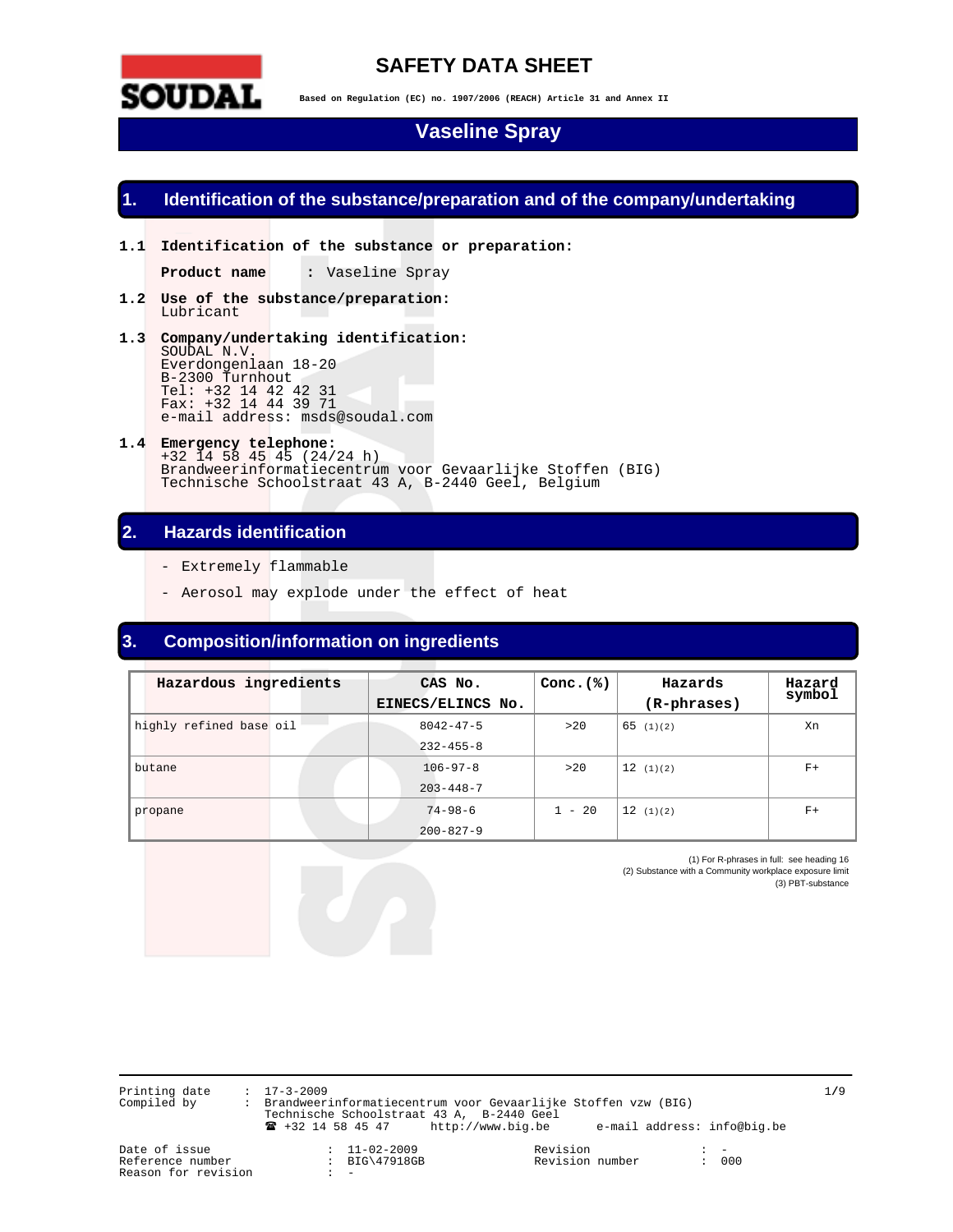## **4. First aid measures**

- **4.1 After inhalation:**  - Remove the victim into fresh air - Respiratory difficulties: consult a doctor/medical service
- **4.2 Skin contact:** 
	- Rinse with water - Take victim to a doctor if irritation persists
- **4.3 Eye contact:**  - Rinse with water - Take victim to an ophthalmologist if irritation persists
- **4.4 After ingestion:**  - Rinse mouth with water
	- If you feel unwell: consult a doctor/medical service

## **5. Fire-fighting measures**

### **5.1 Suitable extinguishing media:**

- Water spray
- Polyvalent foam
- BC powder
- Carbon dioxide
- **5.2 Unsuitable extinguishing media:**  - No data available

#### **5.3 Special exposure hazards:**

- Gas/vapour spreads at floor level: ignition hazard
- Gas/vapour flammable with air within explosion limits
- Upon combustion CO and CO2 are formed

### **5.4 Instructions:**

- Cool closed containers with water if they are exposed to the fire - Do not move the load if exposed to heat
- **5.5 Special protective equipment for firefighters:**
- Heat/fire exposure: compressed air/oxygen apparatus - Protective clothing

## **6. Accidental release measures**

**6.1 Personal precautions:**  See heading 8.2

### **6.2 Environmental precautions:**

- Use appropriate containment to avoid environmental contamination
- Dam up the liquid spill
- See heading 13

## **6.3 Methods for cleaning up:**

- Liquid spill: take up into absorbent material
- Shovel absorbed substance in closing drums
	- Clean contaminated surfaces with an excess of water
	- Take collected spill to manufacturer/competent authority
	- Wash clothing and equipment after handling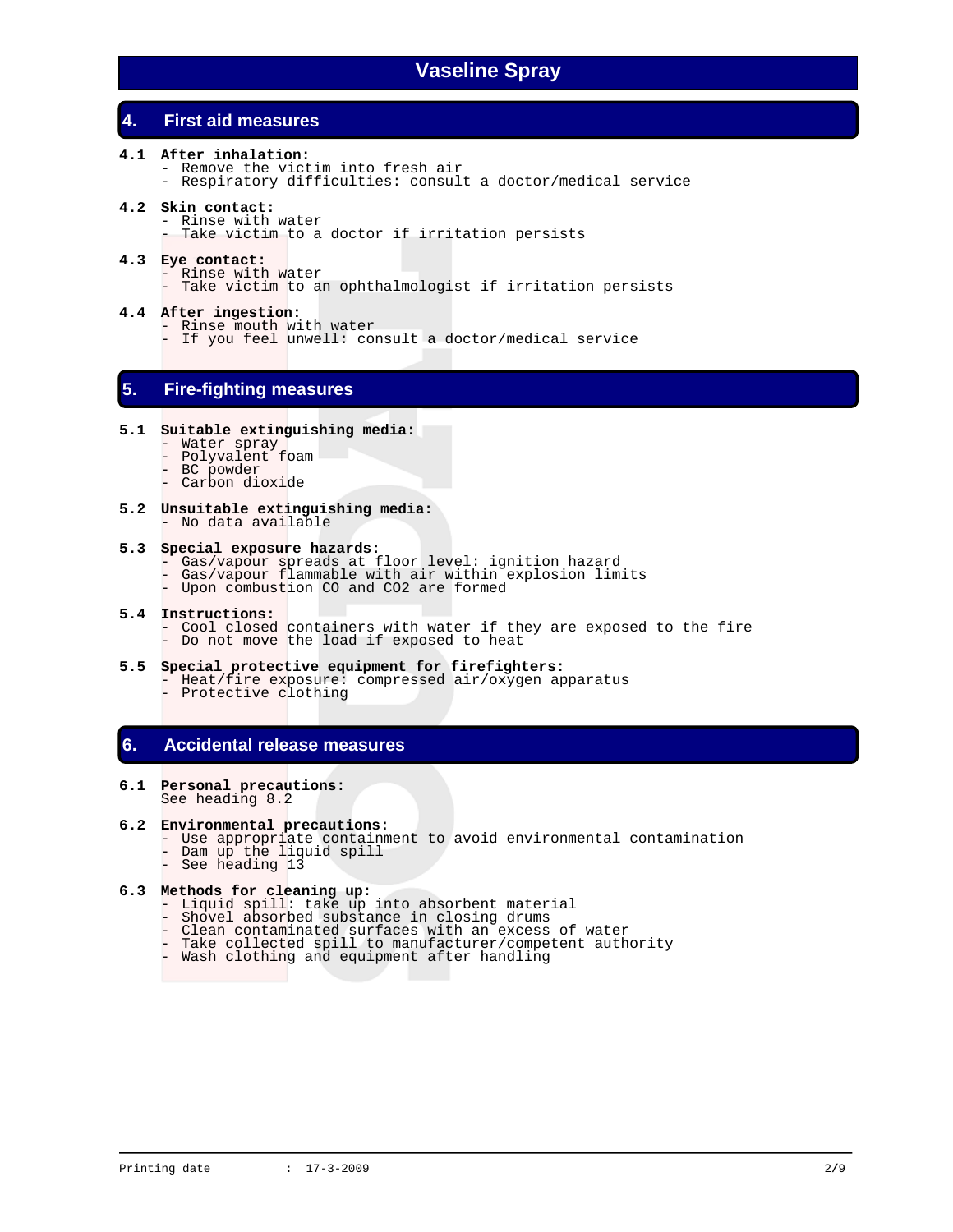## **7. Handling and storage**

#### **7.1 Handling:**

- Observe normal hygiene standards
- Use spark-/explosionproof appliances and lighting system
- Clean contaminated clothing
	- Use only in well-ventilated areas

### **7.2 Storage:**

- Keep out of direct sunlight
- Ventilation at floor level
	- Fireproof storeroom
	- Keep away from: heat sources, ignition sources

| Storage temperature     | : 50        | $\sigma$ |
|-------------------------|-------------|----------|
|                         |             |          |
| Quantity limit          | : N.D.      | kα       |
| Storage life            | $\cdot$ 365 | davs     |
| Materials for packaging |             |          |

- suitable | : aerosol dispenser

**7.3 Specific use(s):**

- See information supplied by the manufacturer for the identified use(s)

### **8. Exposure controls/Personal protection**

### **8.1 Exposure limit values:**

```
8.1.1 Occupational exposure:
```
HIGHLY REFINED BASE OIL:

|          | <b>TLV-TWA</b><br><b>TLV-STEL</b>  |                                          | $(5)(\text{olience1})$<br>$(10)(\text{olience1})$ mg/m <sup>3</sup> | $mg/m^3$                                   |                                 | ppm<br>ppm |
|----------|------------------------------------|------------------------------------------|---------------------------------------------------------------------|--------------------------------------------|---------------------------------|------------|
|          | GWBNL-TGG 8 h                      | $\ddot{\cdot}$                           | 5 olienevel                                                         |                                            | $mg/m3$ (wettelijk)             |            |
|          | $GWBB-8$ h<br>GWK-15 min.          | $\vdots$                                 | 5(olienevel)<br>10(olienevel)                                       | mg/m <sub>2</sub> <sup>3</sup><br>$mg/m^3$ |                                 | ppm<br>ppm |
| BUTANE:  |                                    |                                          |                                                                     |                                            |                                 |            |
|          | <b>TLV-TWA</b><br>TLV-STEL         |                                          |                                                                     | mg/m <sub>2</sub> <sup>3</sup><br>$mg/m^3$ | 1000                            | ppm<br>ppm |
|          | <b>WEL-LTEL</b><br><b>WEL-STEL</b> |                                          | 1450<br>1810                                                        | $mg/m^3$<br>mg/m <sup>3</sup>              | 600<br>750                      | ppm<br>ppm |
|          | TRGS 900                           |                                          | 2400                                                                | mg/m <sup>3</sup>                          | 1000                            | ppm        |
|          | MAK                                | $\ddot{\cdot}$                           | 2400                                                                | mg/m <sup>3</sup>                          | 1000                            | ppm        |
|          | GWBNL-TGG 8 h                      | $\ddot{\phantom{a}}$                     | 1430                                                                | $mg/m^3$                                   | (indicate f)                    |            |
|          | $VME-8$ h<br>VLE-15 min.           | $\ddot{\bullet}$<br>$\ddot{\phantom{a}}$ | 1900                                                                | $mg/m^3$<br>mg/m <sup>3</sup>              | 800<br>$\overline{\phantom{0}}$ | ppm<br>ppm |
|          | $GWBB-8 h$<br>$GWK-15 min.$        |                                          |                                                                     | mg/m <sub>3</sub> <sup>3</sup><br>$mg/m^3$ | 1000                            | ppm<br>ppm |
| PROPANE: |                                    |                                          |                                                                     |                                            |                                 |            |
|          | <b>TLV-TWA</b><br>TLV-STEL         |                                          |                                                                     | mg/m <sub>s</sub> <sup>3</sup><br>$mg/m^3$ | 1000                            | ppm<br>ppm |
|          | TRGS 900                           | $\ddot{\phantom{a}}$                     | 1800                                                                | mq/m <sup>3</sup>                          | 1000                            | ppm        |
|          | <b>MAK</b>                         | $\ddot{\phantom{a}}$                     | 1800                                                                | $mg/m^3$                                   | 1000                            | ppm        |
|          | GWBNL-TGG 8 h                      | :                                        |                                                                     | $mg/m^3$                                   | (indicatief)                    |            |
|          | $GWBB-8h$<br>GWK-15 min.           |                                          |                                                                     | $mg/m^3$<br>$mg/m^3$                       | 1000                            | ppm<br>ppm |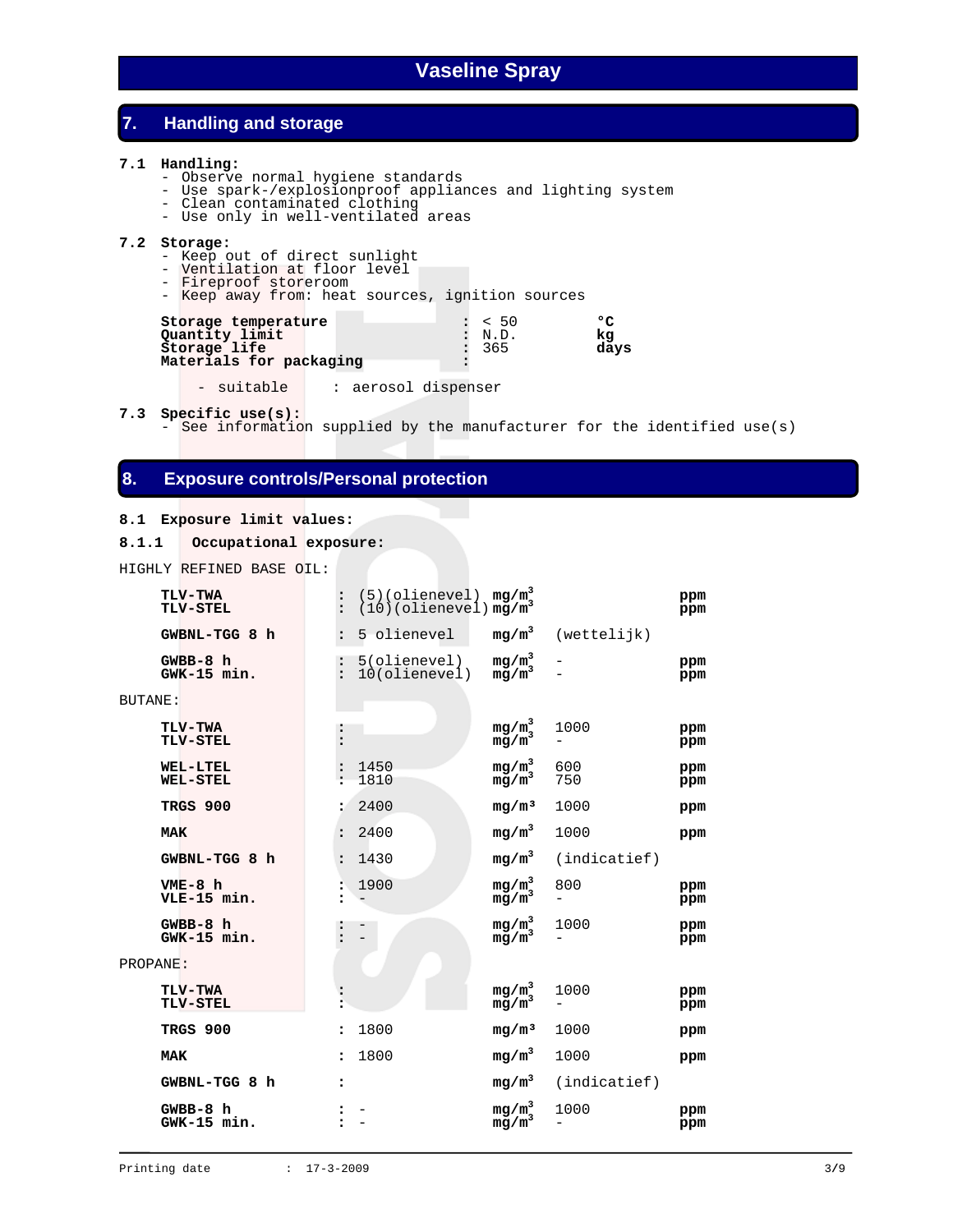**8.1.2 Sampling methods:** 

```
- Butane OSHA CSI 
- Propane OSHA CSI 
- Oil Mist (Mineral)<br>- Oil Mist (Mineral) NIOSH 5026<br>- Oil Mist (Mineral) Nicolary South 10 128<br>- Oil Mist (Mineral)
- Oil Mist (Mineral) OSHA ID 128
- Oil Mist (Mineral) OSHA ID 178SG
```
#### **8.2 Exposure controls:**

- **8.2.1 Occupational exposure controls:**  - Measure the concentration in the air regularly  **Personal protective equipment:**
- **a) Respiratory protection:**  - Gas mask with filter type AX at conc. in air > exposure limit

 **b) Hand protection:**  - Gloves

- 
- **c) Eye protection:**

- Protective goggles

 **d) Skin protection:**  - No data available

**8.2.2 Environmental exposure controls:** see heading 6.2, 6.3 and 13

## **9. Physical and chemical properties**

### **9.1 General information:**

Appearance (at 20°C) : Aerosol : Aerosol : Aerosol : Aerosol : Aerosol : Aerosol : Characte Odour : Characteristic<br>
Colour : Characteristic<br>
Colour : Variable in co

: Variable in colour

### **9.2 Important health, safety and environmental information:**

| pH value (at 20°C)                      | : N.D.                         |              |
|-----------------------------------------|--------------------------------|--------------|
| Boiling point/boiling range             | : N.D.                         | $^{\circ}$ C |
| Flashpoint/flammability                 | : Contains extremely flammable |              |
|                                         | components                     |              |
| Explosion limits (explosive properties) | : N.D.                         | vol%         |
| Oxidising properties                    | : N.D.                         |              |
| Vapour pressure (at 20°C)               | : N.D.                         | hPa          |
| Vapour pressure (at 50°C)               | : N.D.                         | hPa          |
| Relative density liquid phase (20°C)    | : 0.86                         |              |
| Water solubility                        | : Insoluble                    |              |
| Soluble in                              | : No data available            |              |
| Relative vapour density                 | : N.D.                         |              |
| Viscosity $(at \t oC)$                  | : N.D.                         | Pa.s         |
| Partition coefficient n-octanol/water   | : N.D.                         |              |
|                                         |                                |              |
| Evaporation rate                        |                                |              |
| ratio to butyl acetate                  | : N.D.                         |              |
| ratio to ether                          | : N.D.                         |              |
| 9.3 Other information:                  |                                |              |
|                                         |                                |              |
| Melting point/melting range             | : N.D.                         | $^{\circ}$ C |
| Auto-ignition point                     | : N.D.                         | ۰c           |
| Saturation concentration                | : N.D.                         | $g/m^3$      |
| Specific conductivity                   | : N.D.                         | pS/m         |
|                                         |                                |              |

**9.3**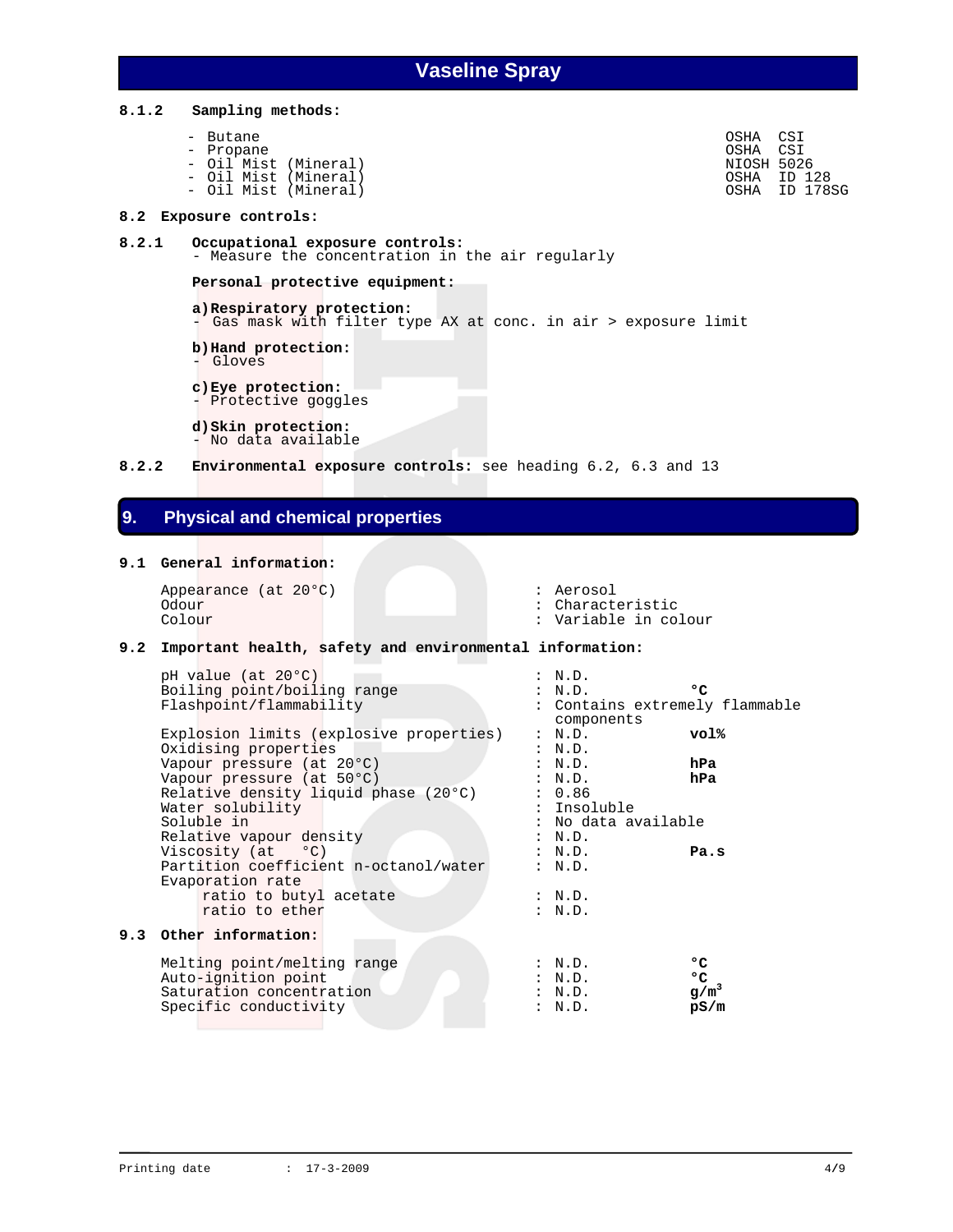## **10. Stability and reactivity**

```
10.1 Conditions to avoid: 
 - Stable under normal conditions
```
- **10.2 Materials to avoid:**  - Keep away from: heat sources, ignition sources
- **10.3 Hazardous decomposition products:**  - Upon combustion CO and CO2 are formed

## **11. Toxicological information**

```
11.1 Acute toxicity:
```

| BUTANE:                |                                                                                                                         |                  |                                                            |
|------------------------|-------------------------------------------------------------------------------------------------------------------------|------------------|------------------------------------------------------------|
|                        | LC50 inhalation rat                                                                                                     | $\therefore$ 658 | mq/l/4 h                                                   |
| PROPANE:               |                                                                                                                         |                  |                                                            |
|                        | LC50 inhalation rat $\mid$ : 513<br>LC50 inhalation rat                                                                 | : 280000         | mg/1/4 h<br>ppm/4 h                                        |
|                        | 11.2 Chronic toxicity:                                                                                                  |                  |                                                            |
|                        | HIGHLY REFINED BASE OIL:                                                                                                |                  |                                                            |
|                        | Carcinogenicity (TLV) : (A4)                                                                                            |                  |                                                            |
| BUTANE:                |                                                                                                                         |                  |                                                            |
|                        | Teratogenicity (MAK) : Group D                                                                                          |                  |                                                            |
| PROPANE:               |                                                                                                                         |                  |                                                            |
|                        | Teratogenicity (MAK) : Group D                                                                                          |                  |                                                            |
|                        | 11.3 Routes of exposure:                                                                                                |                  | inhalation, eyes and skin                                  |
|                        | 11.4 Acute effects/symptoms:                                                                                            |                  |                                                            |
| - Headache<br>- Nausea | - AFTER INHALATION:<br>- EXPOSURE TO HIGH CONCENTRATIONS:<br>- Disturbances of consciousness                            |                  |                                                            |
|                        | 11.5 Chronic effects:<br>- Not listed in mutagenicity class (EC, MAK)<br>- Not classified as toxic to reproduction (EC) |                  | - Not listed in carcinogenicity class (IARC, EC, TLV, MAK) |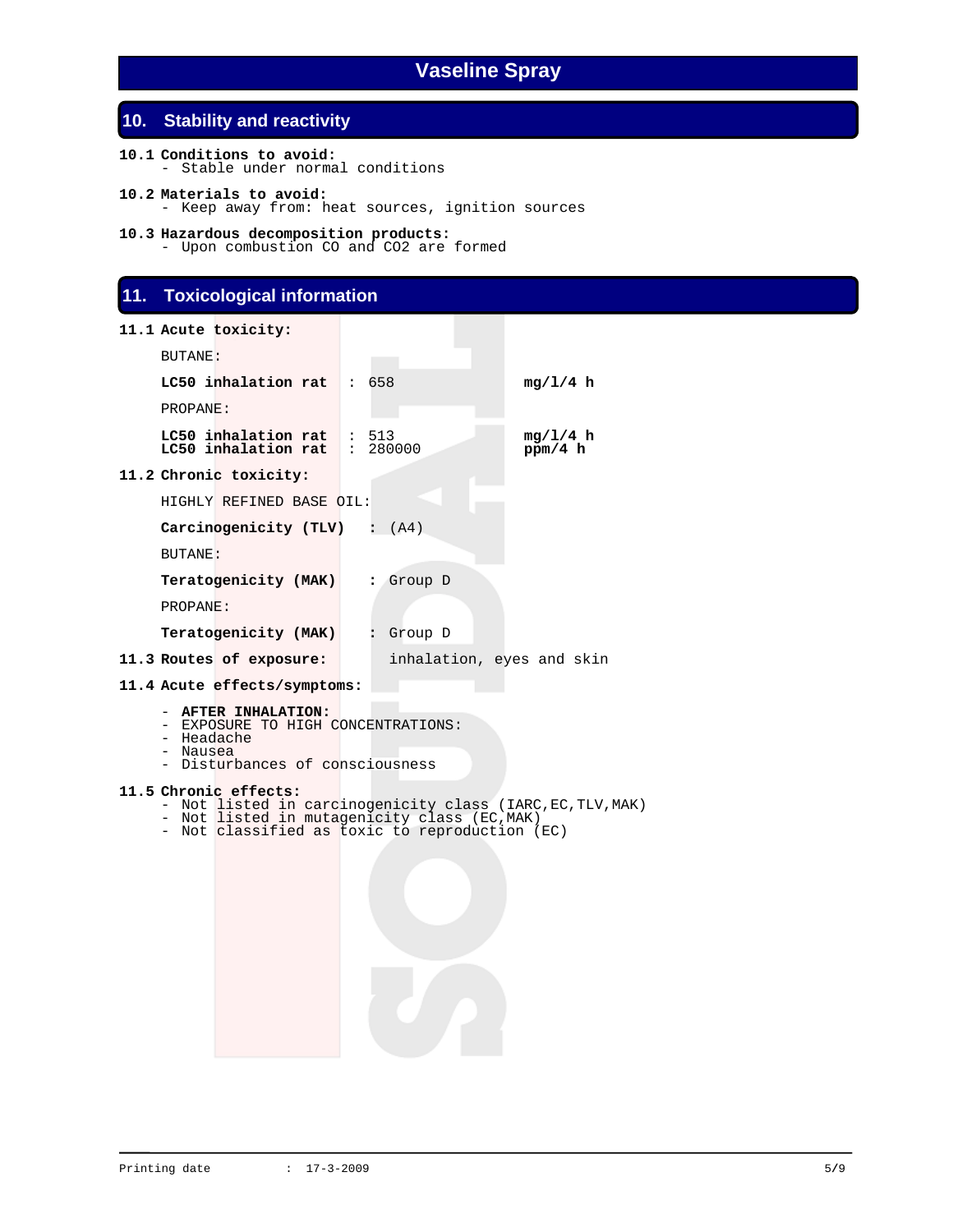## **12. Ecological information**

### **12.1 Ecotoxicity:**

- **Effect on waste water purification** : No data available

### **12.2 Mobility:**

- **Volatile organic compounds (VOC):** 40%
- Insoluble in water

For other physicochemical properties see heading 9

### **12.3 Persistence and degradability:**

- - **Biodegradation BOD5 :** N.D. **% ThOD**  - **Water :** No data available
- - **Soil :** N.D. **days**

### **12.4 Bioaccumulative potential:**

- **log Pow :** N.D. - **BCF :** N.D.

### **12.5 Results of PBT assessment:**

- Not applicable, on the basis of the available data

### **12.6 Other adverse effects:**

- **WGK** : 1 (Classification based on the components in compliance with Verwaltungsvorschrift wassergefährdender Stoffe<br>(VwVwS) of 17 May 1999)
- **Effect on the ozone layer** : Not dangerous for the ozone
- layer (1999/45/EC) **Greenhouse effect** : No data available

### **13. Disposal considerations**

### **13.1 Provisions relating to waste:**

- Waste material code (91/689/EEC, Council Decision 2001/118/EC, O.J. L47 of
	- 16/2/2001): 14 06 03\* (other solvents and solvent mixtures)
	- LWCA (the Netherlands): KGA category 06
		- Hazardous waste (91/689/EEC)
		- Remove waste in accordance with local and/or national regulations

### **13.2 Disposal methods:**

- Specific treatment
- Do not discharge into drains or the environment

### **13.3 Packaging:**

 - Waste material code packaging (91/689/EEC, Council Decision 2001/118/EC, O.J. L47 of 16/2/2001): 15 01 10\* (packaging containing residues of or contaminated by dangerous substances)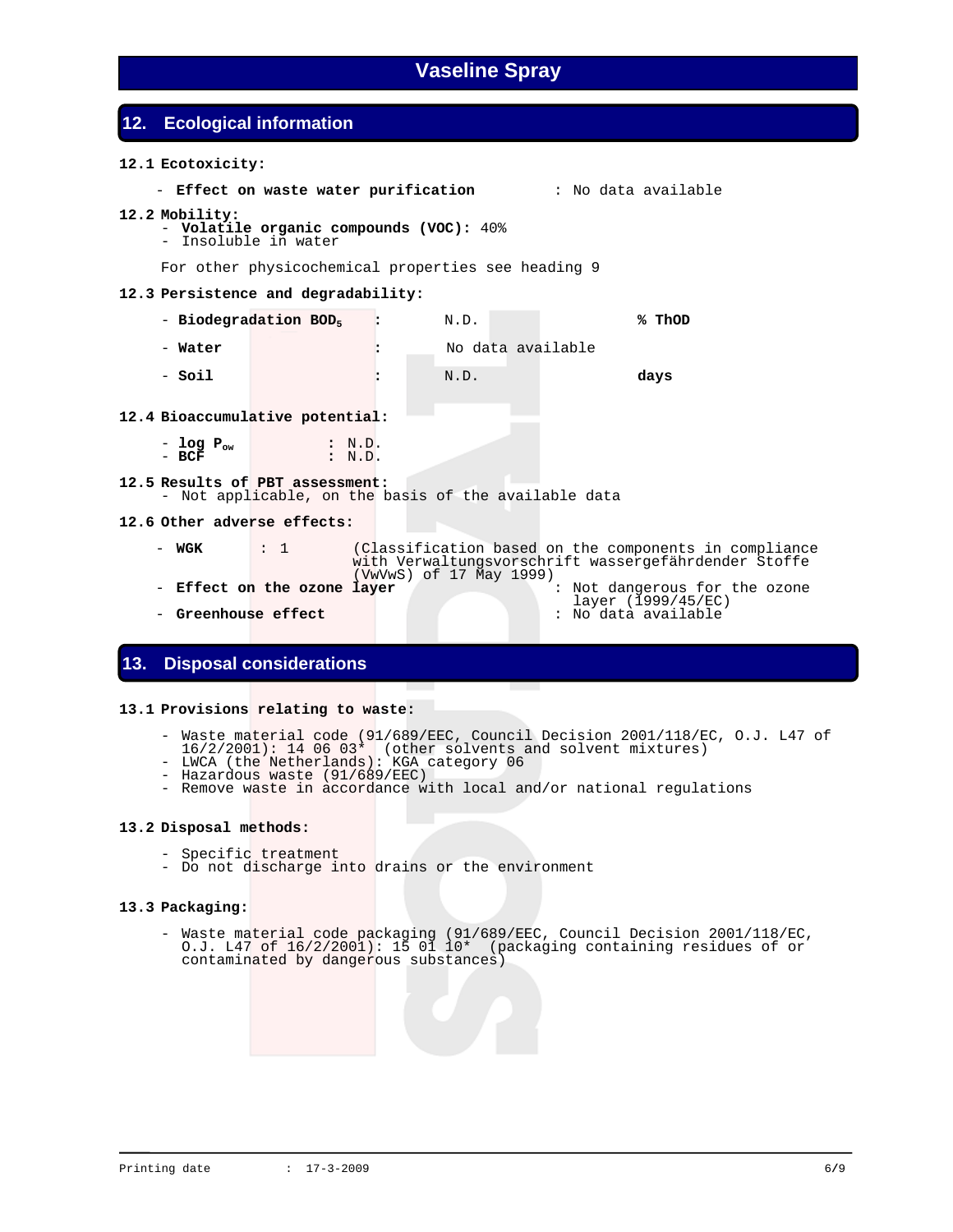# **14. Transport information**

| 14.1 Classification of the substance in compliance with UN Recommendations<br>UN number<br><b>CLASS</b><br>SUB RISKS<br>PACKING GROUP                                                                                                                                                                                                                                                                      | $\ddot{\phantom{a}}$<br>:<br>:<br>$\ddot{\phantom{a}}$                              | 1950<br>2.1                                                                |
|------------------------------------------------------------------------------------------------------------------------------------------------------------------------------------------------------------------------------------------------------------------------------------------------------------------------------------------------------------------------------------------------------------|-------------------------------------------------------------------------------------|----------------------------------------------------------------------------|
| 14.2 ADR (transport by road)<br>CLASS<br>PACKING GROUP<br>CLASSIFICATION CODE<br>DANGER LABEL TANKS<br>DANGER LABEL PACKAGES<br>PROPER SHIPPING NAME<br>aerosols                                                                                                                                                                                                                                           | $\ddot{\phantom{a}}$<br>:<br>:<br>:<br>$\ddot{\phantom{a}}$                         | 2<br>5F<br>$\overline{\phantom{0}}$<br>2.1                                 |
| 14.3 RID (transport by rail)<br>CLASS<br>PACKING GROUP<br>CLASSIFICATION CODE<br>DANGER LABEL TANKS<br>DANGER LABEL PACKAGES<br>PROPER SHIPPING NAME<br>aerosols                                                                                                                                                                                                                                           | $\ddot{\phantom{a}}$<br>:<br>:<br>:<br>$\ddot{\phantom{a}}$<br>$\ddot{\phantom{a}}$ | 2<br>5F<br>$-$<br>2.1                                                      |
| 14.4 ADNR (transport by inland waterways)<br>CLASS<br><b>PACKING GROUP</b><br>CLASSIFICATION CODE<br>DANGER LABEL TANKS<br>DANGER LABEL PACKAGES                                                                                                                                                                                                                                                           | ፡<br>፡<br>$\ddot{\phantom{a}}$<br>$\ddot{\phantom{a}}$<br>$\ddot{\phantom{a}}$      | 2<br>5F<br>2.1                                                             |
| 14.5 IMDG (maritime transport)<br><b>CLASS</b><br><b>SUB RISKS</b><br>PACKING GROUP<br>MFAG<br><b>EMS</b><br><b>MARINE POLLUTANT</b>                                                                                                                                                                                                                                                                       | $\ddot{\phantom{a}}$<br>:<br>:<br>:<br>:                                            | 2.1<br>$\overline{\phantom{0}}$<br>$\overline{\phantom{0}}$<br>$F-D$ , S-U |
| 14.6 ICAO (air freight)<br>CLASS<br>SUB RISKS<br>PACKING GROUP<br>PACKING INSTRUCTIONS PASSENGER AIRCRAFT<br>PACKING INSTRUCTIONS CARGO AIRCRAFT                                                                                                                                                                                                                                                           | :<br>:<br>፡<br>፡<br>$\ddot{\phantom{a}}$                                            | 2.1<br>203/Y203<br>203                                                     |
| 14.7 Special precautions                                                                                                                                                                                                                                                                                                                                                                                   | $\ddot{\phantom{a}}$                                                                | None                                                                       |
| 14.8 Limited quantities (LQ)                                                                                                                                                                                                                                                                                                                                                                               | $\ddot{\phantom{a}}$                                                                |                                                                            |
| When substances and their packaging meet the conditions established by<br>ADR/RID/ADNR in chapter 3.4, only the following prescriptions shall be complied<br>with:<br>each package shall display a diamond-shaped figure with the following<br>inscription:<br>$-$ 'UN 1950'<br>or, in the case of different goods with different identification numbers within<br>a single package:<br>- the letters 'LQ' |                                                                                     |                                                                            |
|                                                                                                                                                                                                                                                                                                                                                                                                            |                                                                                     |                                                                            |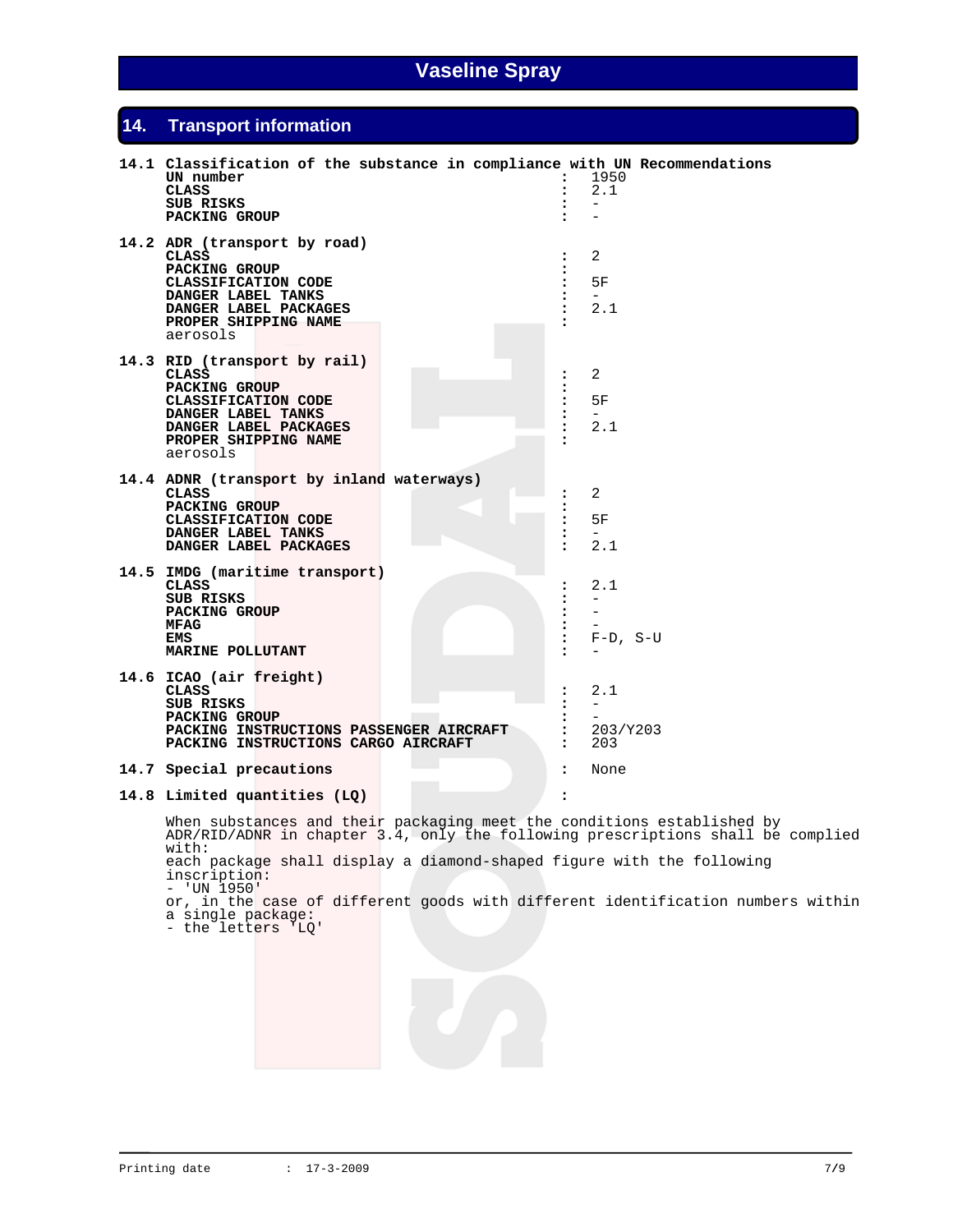### **15. Regulatory information**

### **15.1 EU Legislation:**

 **Labelling in accordance with EC directives 67/548/EEC, 1999/45/EC and 2006/8/EC**



Extremely flammable

| S <sub>23</sub><br>S(46) | :                       | Do not breathe spray<br>(If swallowed, seek medical advice immediately and show<br>this container or label)                                                                                                                                                                                                                            |
|--------------------------|-------------------------|----------------------------------------------------------------------------------------------------------------------------------------------------------------------------------------------------------------------------------------------------------------------------------------------------------------------------------------|
| S51                      |                         | Use only in well-ventilated areas<br>Keep away from sources of ignition - No smoking.<br>Keep out of the reach of children.<br>Pressurized container. Protect from sunlight and do not<br>expose to temperatures exceeding 50°C.<br>Do not pierce or burn after use.<br>Do not spray on a naked flame or any incandescent<br>material. |
|                          | National provisions:    |                                                                                                                                                                                                                                                                                                                                        |
| the Netherlands:         | Waterbezwaarlijkheid: 7 |                                                                                                                                                                                                                                                                                                                                        |

**Germany:**

**15.2 National provisions:**

WGK : 1 (Classification based on the components in compliance with Verwaltungsvorschrift wassergefährdender Stoffe (VwVwS) of 17 May 1999)

### **16. Other information**

The information provided on this SDS is correct to the best of our knowledge, information and belief at the date of its publication. The information given is designed only as a guidance for safe handling, use, processing, storage, transportation, disposal and release and is not to be considered as a warranty or quality specification. The information relates only to the specific material designated and may not be valid for such material used in combination with any other material or in any process, unless specified in the text.

```
N.A. = NOT APPLICABLE<br>N.D. = NOT DETERMINED
N.D. = NOT DETERMINED<br>(*) = INTERNAL CLASS
           (*) = INTERNAL CLASSIFICATION (NFPA)
```
 **PBT-substances** = persistent, bioaccumulative and toxic substances

| Exposure limits: |                      |                                                                                     |
|------------------|----------------------|-------------------------------------------------------------------------------------|
| TLV              | $\mathbf{r}$         | Threshold Limit Value - ACGIH US                                                    |
| WEL              | $\ddot{\phantom{a}}$ | Workplace Exposure Limits - United Kingdom                                          |
|                  |                      | TRGS 900 : Technische Regel für Gefahrstoffe 900 (Arbeitsplatzgrenzwerte) - Germany |
| <b>MAK</b>       |                      | : Maximale Arbeitsplatzkonzentrationen - Germany                                    |
| <b>GWBNL</b>     |                      | : Grenswaarde voor blootstelling - the Netherlands                                  |
| <b>GWKNL</b>     |                      | : Grenswaarde korte duur - the Netherlands                                          |
| VME              |                      | : Valeurs limites de Moyenne d'Exposition - France                                  |
| VLE              |                      | : Valeurs limites d'Exposition à court terme - France                               |
| <b>GWBB</b>      |                      | : Grenswaarde beroepsmatige blootstelling - Belgium                                 |
| GWK              | $\ddot{\phantom{a}}$ | Grenswaarde kortstondige blootstelling - Belgium                                    |
| EC               |                      | : Indicative occupational exposure limit values                                     |
|                  |                      |                                                                                     |